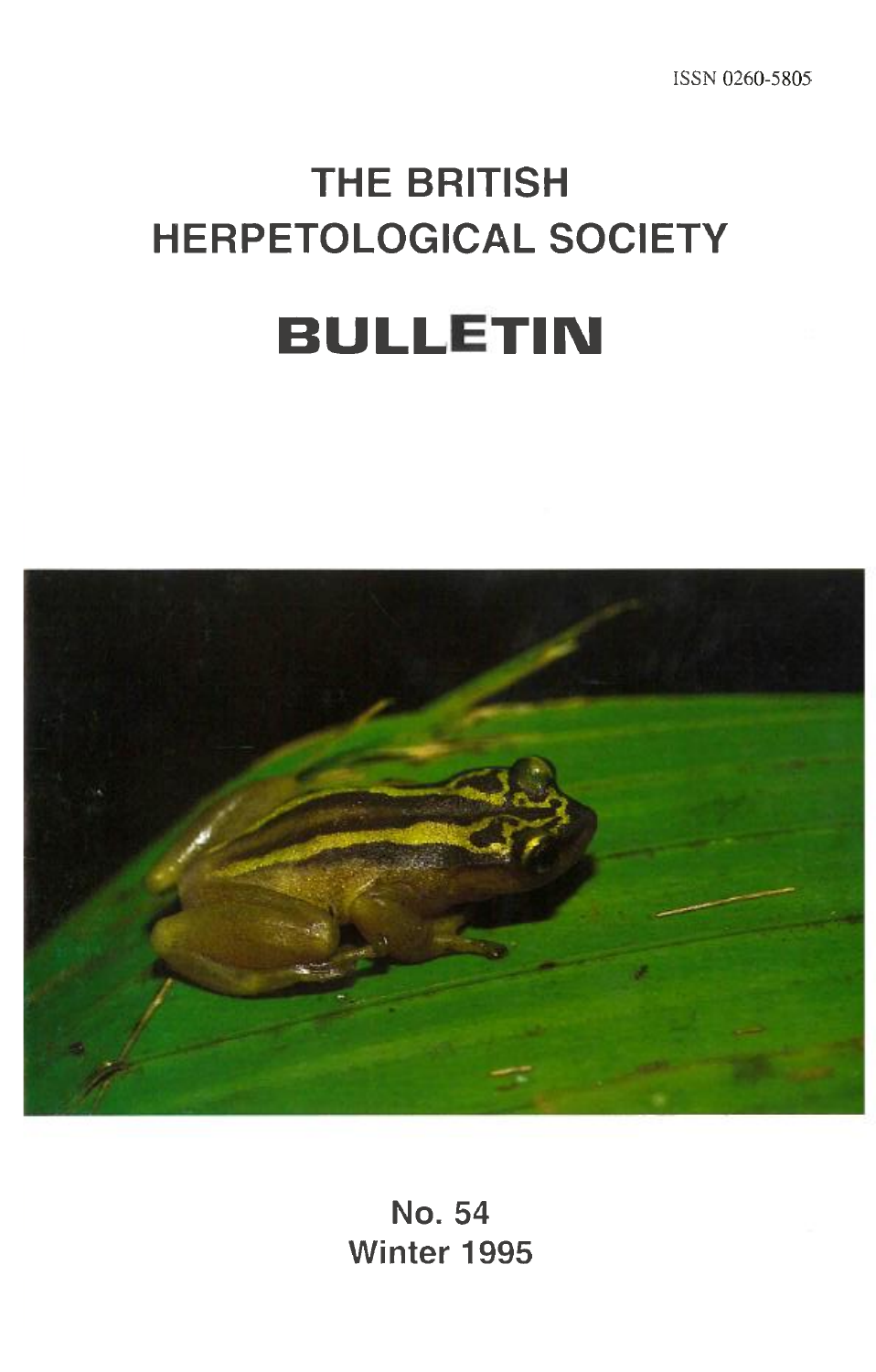## **FACTORS AFFECTING THE DISTRIBUTION AND STATUS OF THE GOLDEN TREE FROG,** *PHYLLODYTES AURATUS,*  **IN TRINIDAD**

## F.M. CLARKE\*, A.I. WARD<sup>†</sup> and J.R. DOWNIE<sup>†</sup>

*\* Institute of Zoology, Regents Park, London IVW1 2HG*  **t** *Division of Environmental & Evolutionary Biology, Graham Kerr (Zoology) Building, University of Glasgow, Glasgow G12 8QQ* 

## SUMMARY

This study estimates a population of around 20,000 bromeliad-dwelling Golden Tree Frogs on one peak, El Tucuche, with another less defined population on Cerro del Aripo, but probably no other population of this frog in the world. The frogs and their tadpoles were found in only one species of large 'tank' bromeliad. Tank water volume was the major limiting factor, but another large bromeliad species contained no frogs, possibly due to competition with crabs. Efforts to open up paths to the two summits give cause for concern and make a conservation strategy essential.

## INTRODUCTION

The Golden Tree Frog, *Phyllodytes auratus* (Boulenger) 'is a bromeliad-dwelling hylid deriving its common name from two longitudinal dorsal iridescent gold stripes. *P. auruatus*  was discovered by F.W. Ulrich during an exploration of Trinidad's second highest peak, El Tucuche. Originally *named Amphodus auratus* (Boulenger, 1917), Bokerman (1966) found that *Phyllodytes* (Wagler, 1830) is an earlier name for the genus. *Phyllodytes* so far comprises only seven species, all bomeliad-dwellers, six located in Eastern Brazil (Caramaschi *et al.,* 1992), several thousand kilometres distant from *P. auratus.* Murphy and Humbert (1982) have suggested that climate change may account for this discontinuous distribution.

The Golden Tree Frog has previously been reported from only two locations in Trinidad, El Tucuche (Kenny, 1969) and the highest mountain, Cerro del Aripo (Read, 1982), and from only one species of bromeliad, the large epiphytic *Glomeropitcairnia erectiflora.*  This bromeliad also occurs on the Paria peninsula of Venezuela, but *P. auratus* has not been found there. The frog may therefore be a Trinidad endemic. Given the frog's extremely restricted distribution, the Wildlife Section of the Trinidad Government was keen for a study to be made of its status. The work reported here was carried out in collaboration with the Wildlife Section on two successive University of Glasgow expeditions in 1993 and 1994.

## METHODS

#### **Study Sites**

Trinidad's Northern Range is an extension of the coastal Cordillera of Venezuela. Although the average elevation of the main ridge is only 600m, two peaks exceed 900m (Cerro del Aripo, 940m; El Tucuche, 937m) and two others exceed 800m (Chaguaramal and Morne Blue).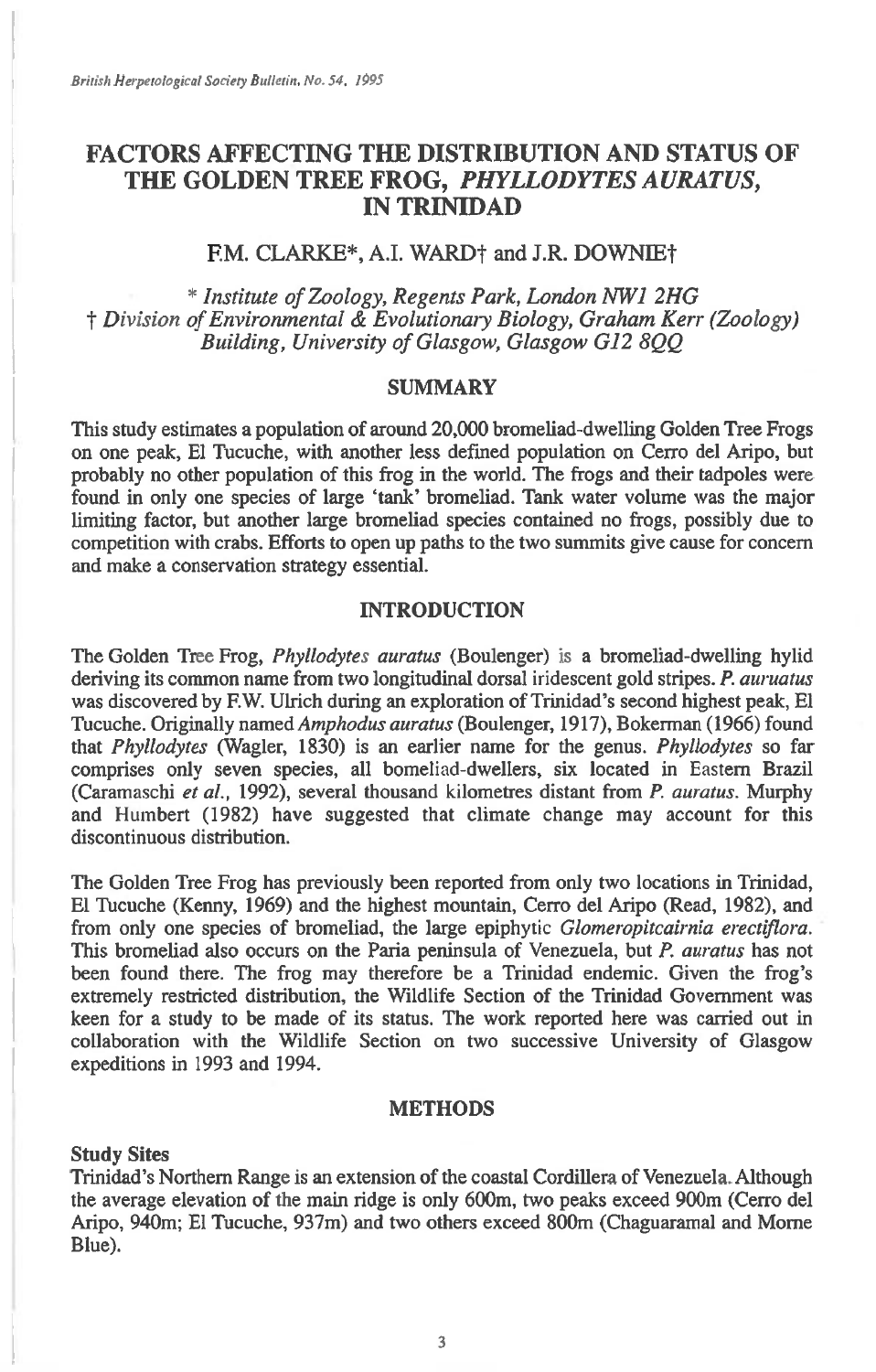Beard (1946) found that at around 800m a transition to true montane rainforest occurs in the Northern Range, the precise elevation of the transition depending on local climatic factors. A further transition to 'elfin woodland' occurs above 800m on Cerro del Aripo. Beard reported *G. erectiflora* from the montane forest of El Tucuche, Cerro del Aripo and Chaguaramal, but not from Morne Blue. Our group climbed all four peaks, initially with the help of local guides. Work on El Tucuche included several overnight watches.

### **Bromeliad sampling**

It is unfortunately not possible to sample *P. auratus* without destroying its habitat. The frogs are dorso-ventrally flattened and seem to spend the daylight hours compressed between the bases of leaves deep inside bromeliads. The tadpole stage is spent in the water held within the bromeliad 'tank'.

Given the conservation-sensitive nature of this study, it was agreed with the Wildlife Section that only bromeliads growing on fallen trees would be sampled on El Tucuche, a nature reserve. Bromeliads were identified by means of Smith and Pittendrigh's (1967) key. All reasonable sized bromeliads, irrespective of species, were sampled, in order to investigate the habitat preferences of *P. auratus.* 

For each bromeliad, the following measurements were made on the intact plant: water pH and temperature; base circumference and longest leaf length. A large plastic bag was then placed over the plant, which was cut from its branch and then emptied into the bag. Leaves were stripped individually from the plant to check for frogs, tadpoles and invertebrates. Frogs and tadpoles were identified, measured and released into suitable-sized bromeliads of the same species. Larger invertebrates were counted and preserved for later identification. Water volume was measured with a measuring cylinder.

## **Bromeliad and frog population estimate**

Bromeliad numbers on El Tucuche were estimated from 18 5x5m quadrats located along the main ridge from 780-910m elevation. An estimate of the *P. auratus* population on El Tucuche was then made via an extrapolation from the proportion of opened bromeliads found to contain *P. auratus.* 

### **RESULTS**

#### **El Tucuche**

The summit of El Tucuche was cleared many years ago as a helicopter landing pad by the United States Army: little forest regeneration has occurred since and this 150m<sup>2</sup> area is covered in short grass. The surrounding ridges and slopes are densely vegetated and epiphytic bromeliads are abundant, especially *G. erectiflora* and *Tillandsia* spp.

| <b>Table 1</b>                                                                            |
|-------------------------------------------------------------------------------------------|
| Comparison of characteristics of G. erectiflora and Tillandsia sp. samples on El Tucuche. |
| Data given as means $\pm$ SD, numbers in brackets                                         |

| G. erectiflora        | Tillandsia          |  |  |
|-----------------------|---------------------|--|--|
| 44.8 $\pm$ 25.2 (20)  | $14.6 \pm 6.0 (25)$ |  |  |
| $697.9 \pm 771.7$ (2) | $8.8 \pm 15.4$ (14) |  |  |
| $5.7 \pm 0.8(13)$     | $5.4 \pm 0.6$ (5)   |  |  |
| 23                    |                     |  |  |
| 15                    |                     |  |  |
| 20                    | 11.5                |  |  |
|                       |                     |  |  |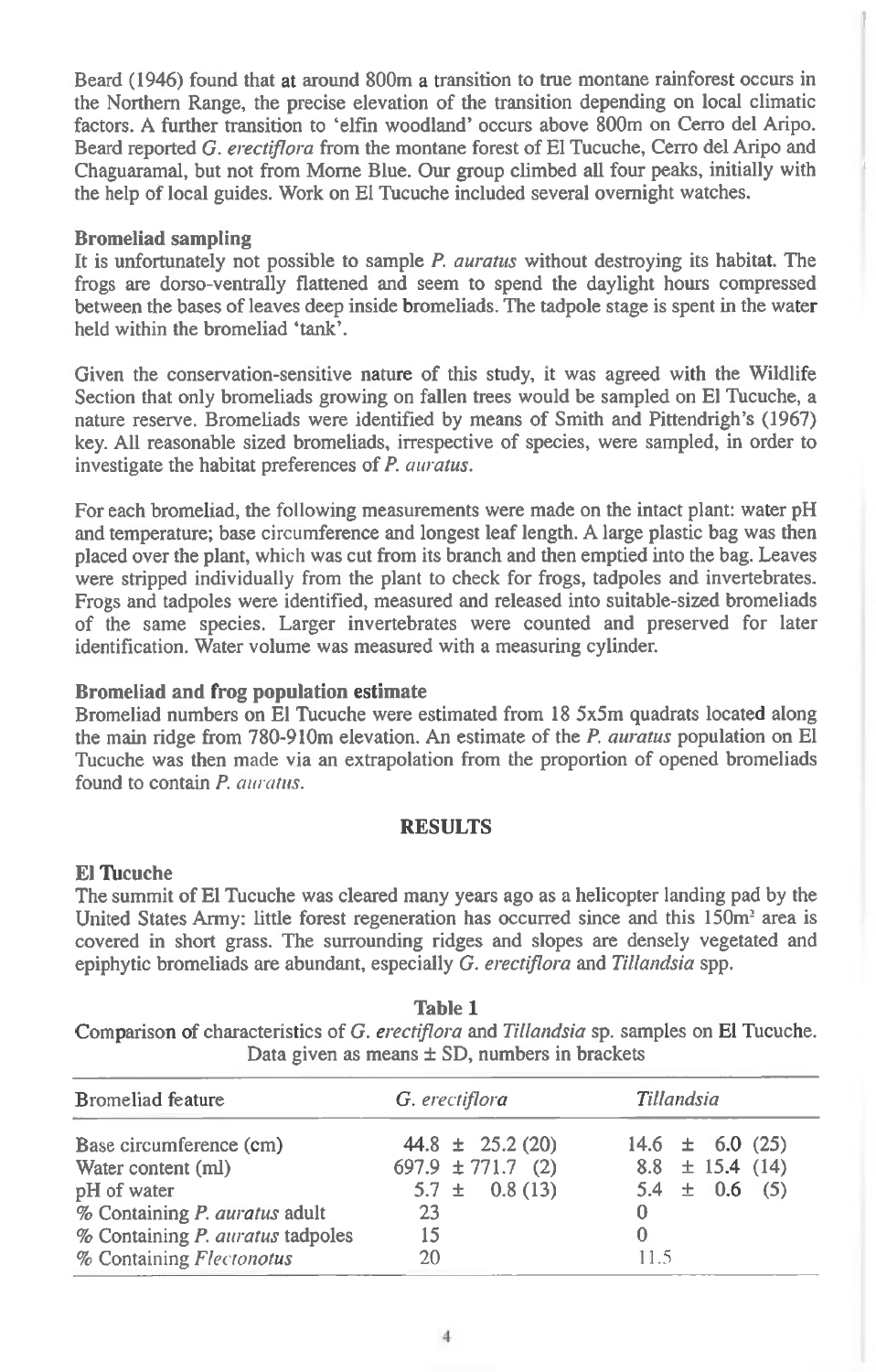Data on sampled *G. erectiflora* and *Tillandsia* are shown in Table 1. *P. auratus* was found only in *G. erectiflora* and never in *Tillandsia,* though another Trinidadian bromeliaddwelling frog *Flectonotus fitzgeraldi* occurred in both. The main difference between the two kinds of bromeliad was in size, particularly in tank volume. No *Tillandsia* contained as much as 70m1 water, whereas 9 out of 20 *G. erectiflora* contained over 500m1. When *G. erectiflora* containing *P. auratus* adults were compared with those not containing *P. auratus,* the only significant difference was in water volume and not in pH or in measures of bromeliad size (Table 2).

Table 2

Comparison between characteristics of *G. erectiflora* on El Tucuche containing or not containing *P. auratus.* Data given as mean ± SD, number in brackets. Significance measured by t tests.

|                         | P. auratus        |  |                       |              |                       |          |
|-------------------------|-------------------|--|-----------------------|--------------|-----------------------|----------|
| Bromeliad feature       | Present<br>Absent |  |                       | Significance |                       |          |
| Base circumference (cm) |                   |  | $58.9 \pm 26.3(6)$    |              | $38.2 \pm 23.0(20)$   | N.S.     |
| Longest leaf (cm)       |                   |  | 59.8 $\pm$ 10.2(6)    |              | $52.6 \pm 19.5(20)$   | N.S.     |
| Water content $(m1)$    |                   |  | $1368.1 \pm 913.1(6)$ |              | $429.8 \pm 532.4(16)$ | P < 0.01 |
| Water pH                |                   |  | 5.5 $\pm$ 0.8(5)      | $5.5 \pm$    | 0.8(11)               | N.S.     |

The quadrat analysis gave a G. erectiflora density of 8.72/25m<sup>2</sup> over an area of approximately  $259 \times 10^{3}$  m<sup>2</sup>. Extrapolating from our finding of 6 *P. auratus* from 27 bromeliads gives a population estimate of 19,878 individuals. Using methods in Fowler and Cohen (1990) upper and lower population limits are 29,476 and 13,418 respectively.

### Cerro del Aripo

When we first climbed Cerro del Aripo in 1993, a large area of forest at the summit (which is relatively flat) had recently been felled, with all the cut vegetation left in place. On our next visit in 1994, we were even more disturbed to find that the previously difficult path had been cleared and widened, making access to the summit of this peak quite straightforward.

From 5 *G. erectriflora* sampled in 1993, we found 3 containing *P. auratus* adults and/or tadpoles. Although *G. erectiflora* density seemed lower on Cerro del Aripo than on El Tucuche, the total number of bromeliads may be larger, since the area available at a high enough elevation is greater on this peak.

On Cerro del Aripo, a second large bromeliad species occurs, *Vriesia glutinosa.* These were sampled, along with additional *G. erectiflora* in 1994. *Vriesia* had significantly longer leaves, but in all other parameters, *V. glutinosa* did not differ from *G. erectiflora.*  However, although we found *P. auratus* in three out of eight *G. erectiflora* on Cerro del Aripo, we found no *P. auratus* in the eight V. *glutinosa* we opened, nor did we find any *F. fitzgeraldi* in this bromeliad species.

Because of the treacherous conditions created by the tree-felling, we were unable to attempt a population estimate either of *G. erectiflora* or of Golden Tree Frogs on Cerro del Aripo.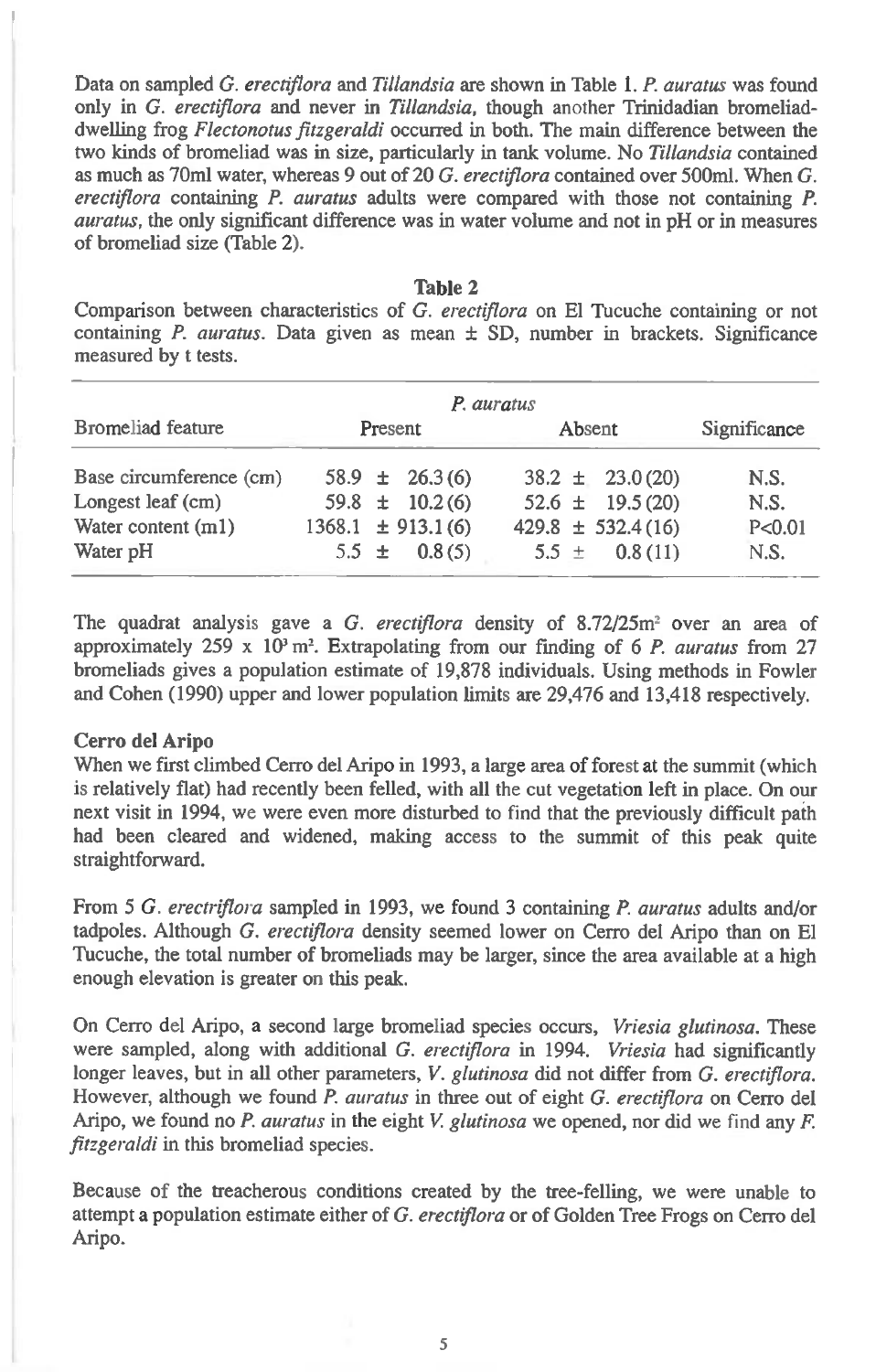## **Chaguaramal**

We found that a dirt road has been opened up to within 50m of the summit and that about half the area of the summit is now under cultivation. Much of the remaining forest is secondary and, although bromeliads were seen on the trees, there were no signs of either *G. erectiflora* or *V. glutinosa.* If *P. auratus* was present in the *G. erectiflora* noted by Beard as growing on this peak in 1946, it is presumably now extinct here.

## **Morne Blue**

We found that although there are settlements of people close to the summit of this mountain, the forest seems undisturbed. However, as Beard (1946) noted, it is lower montane forest in character, and we saw no evidence of the large tank bromeliads found on El Tucuche and Cerro del Aripo.

#### *P. auratus —* **adults and tadpoles**

Table 3 shows the association between all adults and tadpoles found. We only once found two frogs together and in nearly every case, frogs were found along with tadpoles. We were unable to determine the sexes of the adult frogs. Tadpole numbers per tank were small (1- 6). This was not, we think, because these were the remnants from a larger clutch, most of which had metamorphosed, since we found tadpoles at a wide range of developmental stages.

| Water volume (ml) | No. of adult frogs | No. of tadpoles |  |  |
|-------------------|--------------------|-----------------|--|--|
| 706               |                    |                 |  |  |
| 1117              |                    |                 |  |  |
| 571               |                    |                 |  |  |
| 1124              |                    |                 |  |  |
| 1617              |                    |                 |  |  |
| 3074              |                    |                 |  |  |
| 3465              |                    |                 |  |  |
| 210               |                    |                 |  |  |
| 2210              |                    |                 |  |  |

**Table** 3 Association between tank water volume, number of frogs and number of tadpoles: complete data on *P. auratus.* 

### **Invertebrates**

A rich fauna of invertebrates was recorded from the large tank bromeliads, including insects, myriapods, oligochaetes, arachnids and crustaceans (see Clark & Ward, 1995 for a complete list). Most were detritus feeders. The only significant difference between the faunas of *V. glutinosa* and *G. erectiflora* was the presence in the former and total absence from the latter of plentiful numbers (more than five per bromeliad) of a brachyuran crab. Using Chace and Hobbs's (1969) key, these could be *Pseudothelphusa garmani,* the Trinidad Forest Crab, which is abundant in the island's upland forest. However, this species can attain a carapace width of 8 cm (much too big to live in bromeliad tanks) and has not previously been recorded from bromeliads. Julius Boos (personal communication) believes from an examination of our specimens that they are most probably juvenile *P. garmani.* The crabs we found are not either *Metopaulias depressus, the* Jamaican Bromeliad Crab nor a member of the genus *Sesarma,* one of the few crab genera known to contain some permanent bromeliad-dwellers (Abele, 1972).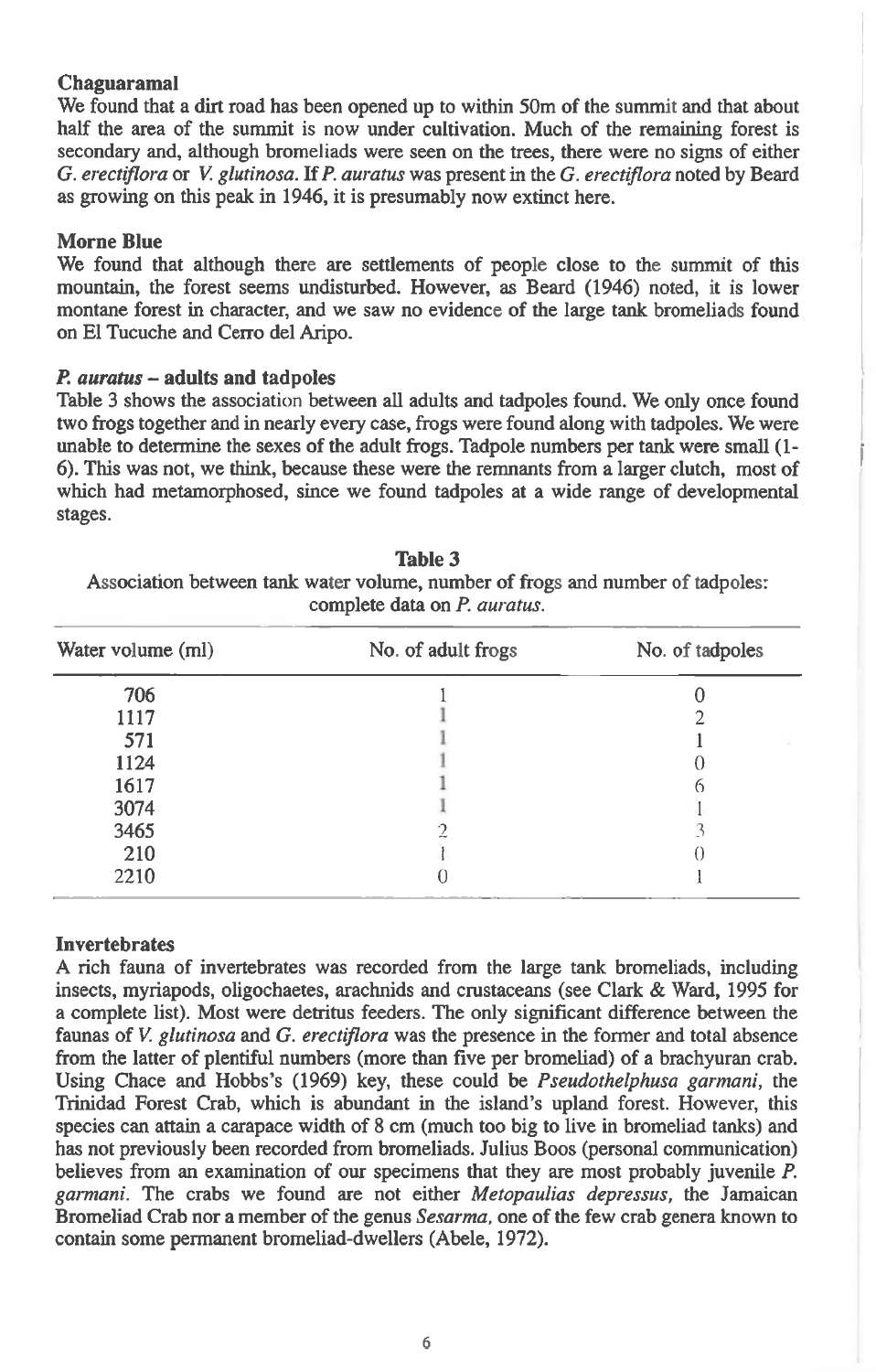

**Plate 1.** Golden Tree Frog on bromeliad leaf



**Plate** 2. Bromeliad habitat of the Golden Tree Frog in Trinidad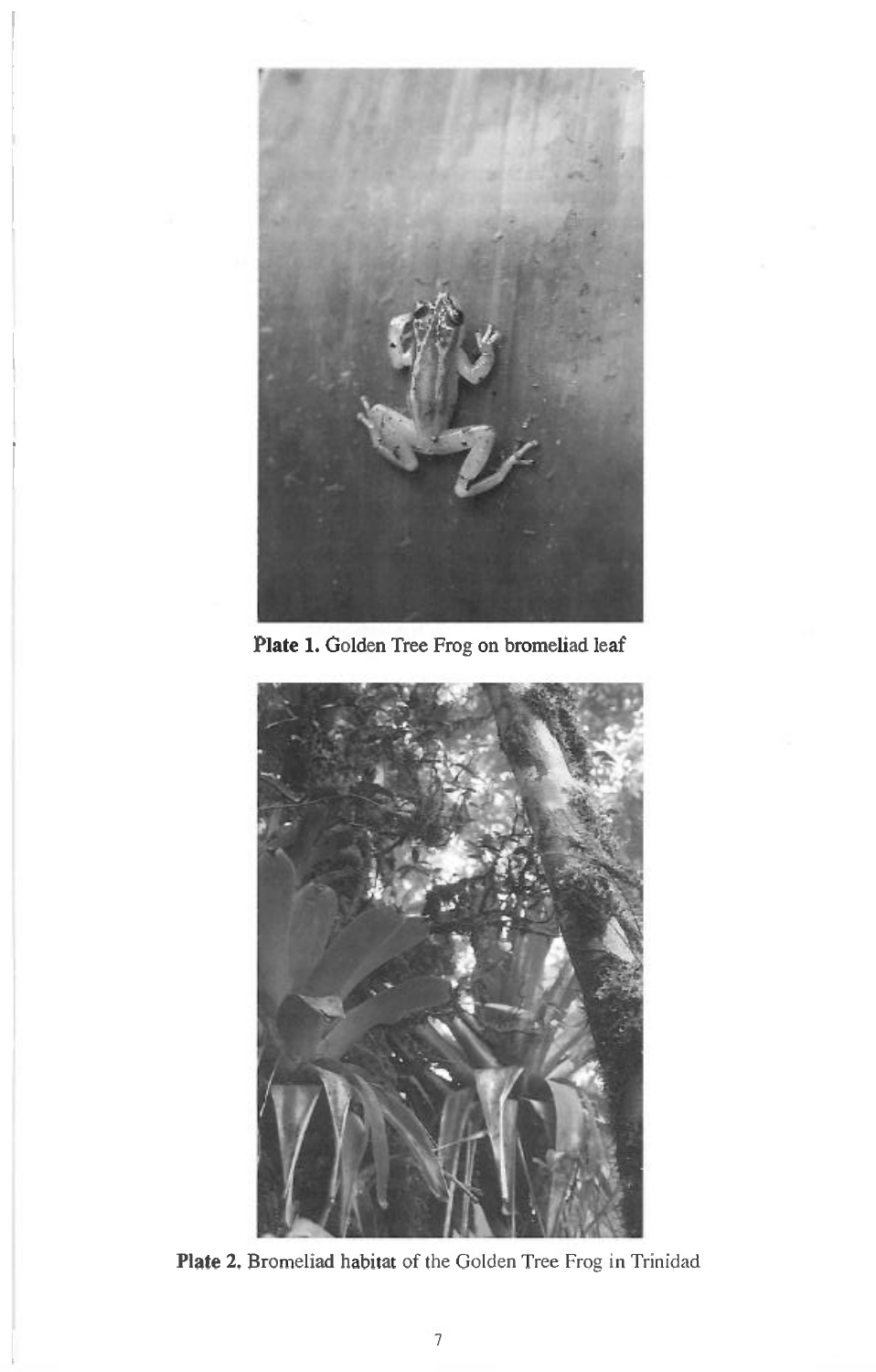## **DISCUSSION**

This study has confirmed the existence of populations of the Golden Tree Frog at the summits of two mountains in Trinidad, El Tucuche and Cerro del Aripo, and effectively rules out its occurrence elsewhere on the island. The estimated adult frog population of around 20,000 on El Tucuche alone may seem healthy, but this must be regarded as a crude estimate only, since restrictions on sampling meant we could not investigate factors such as territoriality and height preference which could seriously affect our estimate. Territoriality is a feature of other *Phyllodytes* species (Caramaschi *et al.,* 1992). Our estimate may also be affected by our inability to determine the sexes of the frogs we found.

The frogs (and their tadpoles) were all found in the large 'tank' bromeliad *G. erectiflora.*  The main factors behind preference for this bromeliad species appeared to be tank size and particularly water content. However, the other large bromeliad species, *V. glutinosa,*  contained comparable water volumes but no frogs. The *V. glutinosa* specimens we opened contained variable numbers of crabs, and there may therefore be a competitive interaction between *P. auratus* and these crabs. We noticed that on Cerro del Aripo, *V. glutinosa* tended to grow on lower branches than *G. erectiflora* and may therefore be more accessible to the crabs. However, we suspect that there must be more to this micro-habitat preference than which animal, crab or frog, gets to the tank first.

Many features of the biology of *P. auratus* remain unknown: we attempted, as have others (Kenny, 1969; Read, 1982) to record the call, but without success. Kenny also attempted unsuccessfully to observe breeding. He found, as did we, small numbers of tadpoles per tank and noted that these could be found all year round. This suggests a spawning strategy well adapted to conditions: a small amount of water per tank, but available all year round. However, whether all eggs are laid in a single tank, or distributed amongst several, is not known.

The conservation status of *P. auratus* gives cause for concern. The disappearance in recent years of *G. erectiflora* from a third peak (Chaguaramal) may have extinguished a third population of *P. auratus.* Now the two remaining sites, El Tucuche and Cerro del Aripo, are being made more accessible to people by the cutting of paths, placing of seats and erection of supporting handrails at steep points.

In general, increasing access to the wilder parts of Trinidad should be helpful to conservation, as it will reduce pressure for exploitative uses such as quarrying. However, there ought to be a clear access policy that aims to conserve the most sensitive areas and their flora and fauna. For example, paths on Cerro del Aripo could take people around the mountain, but not to the summit, thereby protecting the rare 'elfin woodland' ecosystem and the Golden Tree Frog. Our discovery of clear felling at the summit, apparently by a youth section of the Trinidad army, suggests an absence of policy, or its implementation, so far.

There clearly is an opportunity for education here. The Trinidad Wildlife Section has had considerable success in recent years with a voluntary warden system aimed at protecting nesting sea turtles. So far, nothing has been done to highlight the need to protect frogs and the Golden Tree Frog in particular.